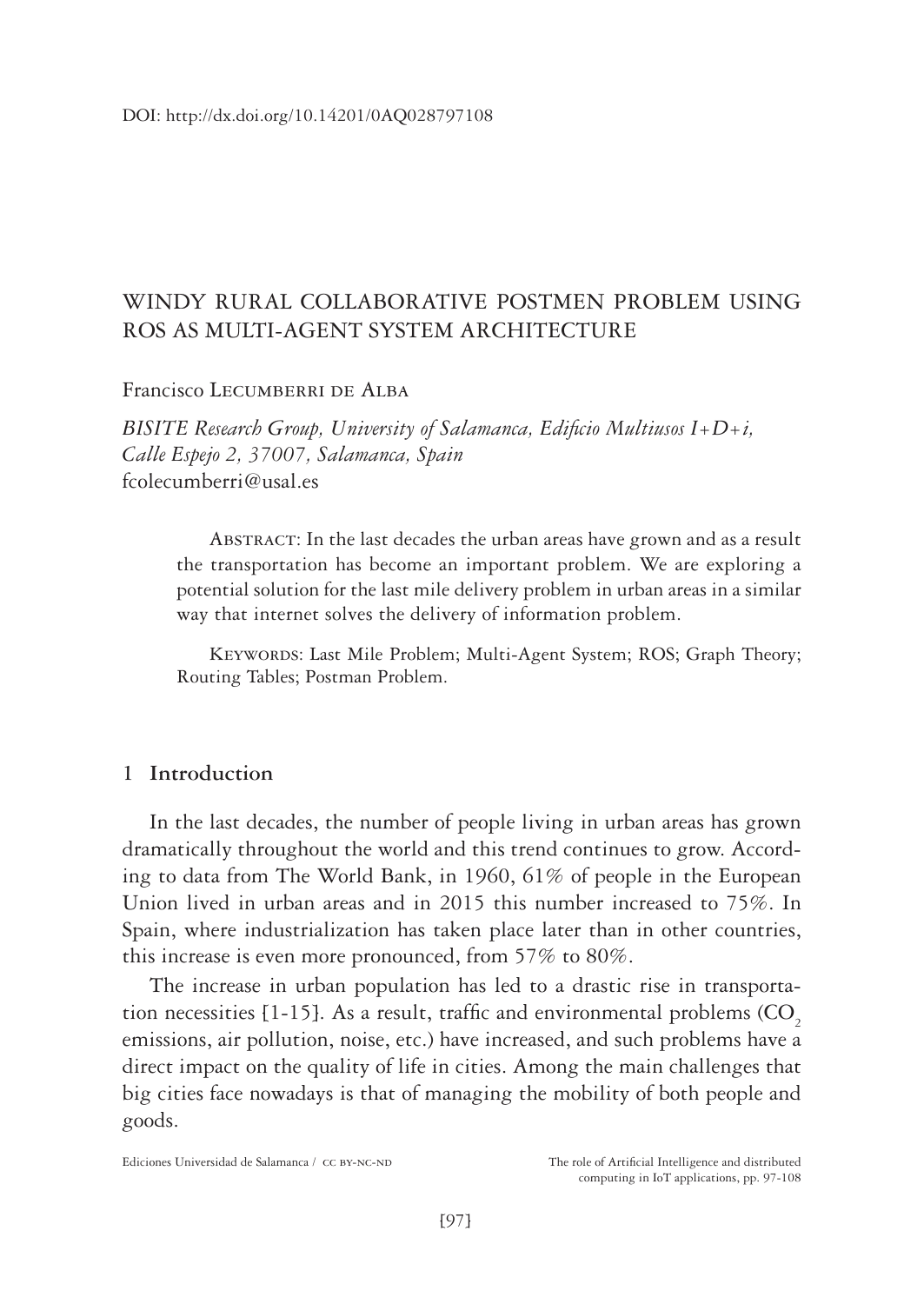*Francisco Lecumberri de Alba / Windy Rural Collaborative Postmen Problem using ROS…*

The «classic» way of dealing with these problems has been the encouragement of public transport and placement of restrictions on the use of private vehicles. Although these measures have helped to ease these problems, traffic and pollution due to transport, continue to persist. There are several reasons for which these measures have not provided real solutions to traffic and pollution. On the one hand, modern life requires us to get to places «anytime» and «anywhere» [16-24]. The ability to travel to any place at any time has become a basic necessity and traditional public transport systems have some limitations in this regard. Perhaps, this is the reason for which private vehicles have become the main means of urban transport in many countries in Europe and North America, while public transport finds it increasingly difficult to attract and retain passengers [25-31]. On the other hand, the emergence of e-businesses has triggered a change in the habits of consumers: globalized purchasing services provided by technological platforms allow consumers to acquire goods and services from both, the local and international markets and the public and private spheres. This change entails increased freight transport and the need for new freight transport methods, since this aspect affects urban mobility and in which traditional public transport systems are not very helpful.

The way citizens demand services, as well as the way services are established, offered and executed has changed with the evolving environment. Technological advances have contributed to this change, especially the increase in connectivity, between both «things» and people. Along with an increase in connectivity, areas such as the Internet of Things, Cloud Computing or Artificial Intelligence facilitate new ways of offering, distributing and regulating existing services or generating new services, also in the field of urban mobility [32-40].

This article aims to define and develop the ICT services that will facilitate the transition to a more sustainable and individual-centered mobility model. Such a model will reduce the global costs related to mobility but will satisfy the transportation needs of today's society. The term cost here is rather general. It refers to the energy costs, the costs of the infrastructure (streets, parking spaces, etc.), the «environmental costs», the cost derived from occupying or using public space, etc. In our opinion, in order to achieve more sustainable mobility, the system should be based on I) an efficient coordination of shared infrastructure resources II) prioritization of the use of transportation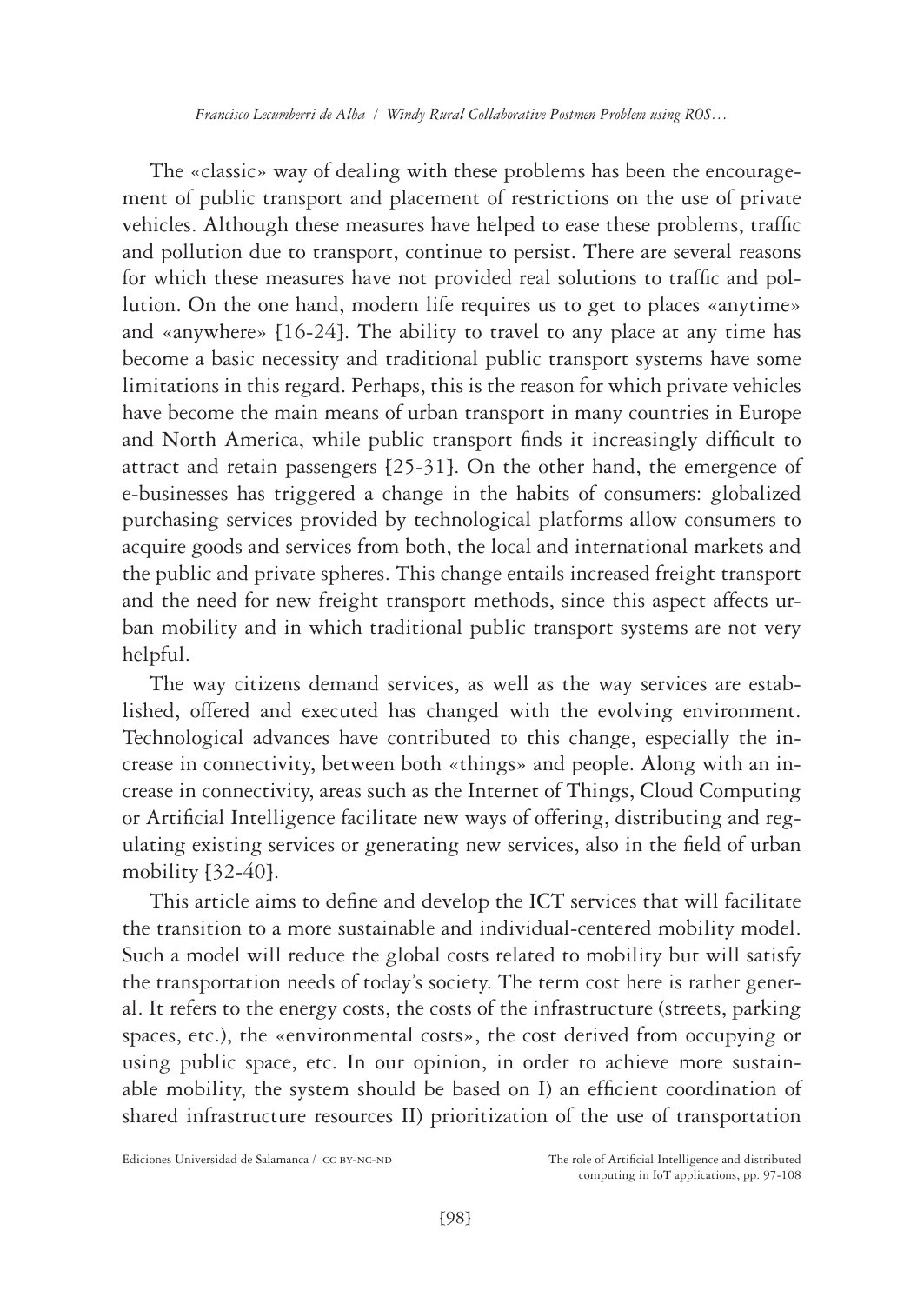infrastructure resources to favor and thereby encourage the use of more sustainable means of transport III) collaborative transport solutions [41-49], based on transport sharing or perform several transportation tasks on a single trip. A proposal for an integrated solution will be developed, as well as techniques, methods and tools to proceed in this direction.

This article main approach is to solve the last mile delivery problem in a cooperative environment. The last mile delivery problem is a problem known in math and graph theory as the rural postman problem (which is a variation of the classic postman problem where the postman just needs to travel certain places, not everyplace). The rural postman problem is about finding the optimal route inside a graph to pass by every connection inside the graph [50-59]. However if we consider the fact that the delivery will be affected by traffic and that traffic asymmetrically affects routs (A route may have lots of traffic in a direction but few in the opposite direction) and the fact that streets may or may not be bidirectional, we are dealing with the «windy» version of the problem. In summary the last mile delivery problem may also be referred in the academia as the «windy rural postman problem». In this particular case, it is intended to solve the problem where collaboration may exist among several postmen. It is also important to note that the postmen problem and every other variant here described are NP-problems, so the approach is going to be mainly in reduce the complexity of the problem as much as possible to get efficient results (not necessarily optimum) in affordable time [60-67].

Since this thesis work started two months ago, everything mentioned here are non-proven ideas, conjectures and results can not be provided.

## **2 Proposal**

The proposal presented is propound the graph as a multi-agent system where each node of the graph is an individual agent that communicates with the adjacent nodes and uses Routing tables in a similar manner as internet routers (which are designed to manage graphs with 4,294,967,296 nodes which are graphs bigger than any city graph).

The routing tables algorithm is about each node has a list of the nodes that it can reach, the edge that must be taken to reach that node, the associated cost. when a node gets connected with another node (or the connection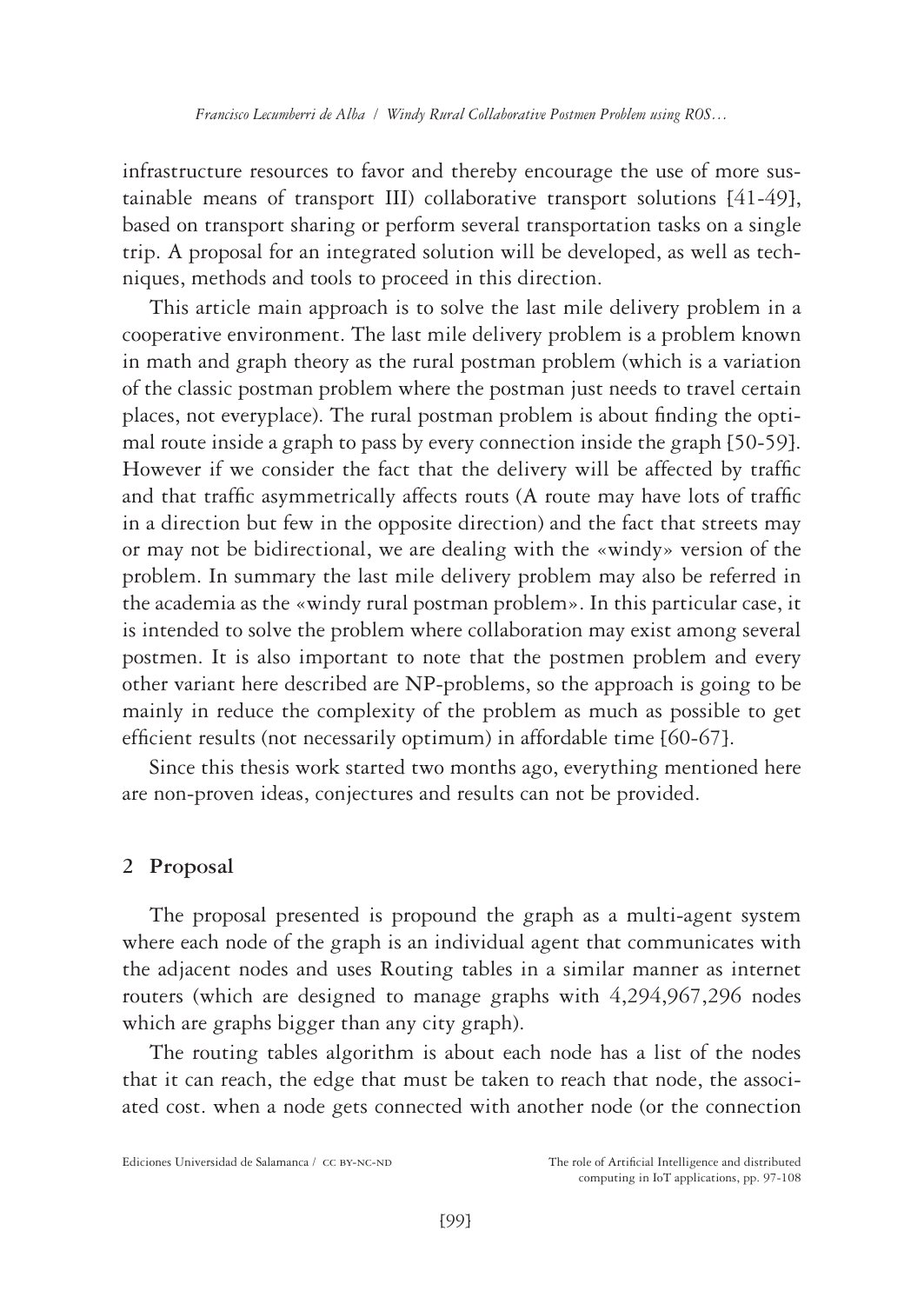information change), this nodes exchange information of their routing tables and update the information (if necessary) and the new information. The routing tables algorithm has advantages and disadvantages that will be exposed below [68-71].

The fist advantage is that since each node only depends on the node it is communicating with the algorithm may run in parallel (even if two nodes are connected, if this are not communicating, the execution is independent). This allow to consider cluster systems to accelerate the computing process in certain cases.

In contrast, a disadvantage of this algorithm may not be run in GPU technology since each node needs to execute different parts of the algorithm at the same time.

Another disadvantage of this algorithm is that the system initialization may be computationally expensive. This disadvantage only suppose a problem in the first initialization since once the initialization is done the configuration may be saved in disc.

The main advantage of this algorithm in this particular problem is that once each node have knowledge of the best route to the other nodes, you may just ask any node about how to reach another node and get the optimal direction in an instant time (technically is in a logarithm time since the search inside a table is logarithmic at best).

Once the graph is initialized with this system the next proposed step is to make an agent to represent each postman (In the multi-agent system) and assume the postmen are not collaborating so each postman should form the best route [72-80].

To generate the best route each postman will list all the nodes that it should attend and will ask every node in that list about how much does it cost to go to the other nodes in the list and from there the postman will generate a reduced graph in which the postman should travel every node transforming this problem into the Hamiltonian Traveling Salesman Problem (TSP). The TSP is also a NP-Problem

This problem conversion can be seen in the figure \ref{graph} where we have a 10 city with 10 nodes where we need to deliver packages to the nodes 1, 7, 9 and 10 so the graph get transformed into a graph with just 4 nodes. In this example the reduction may seems small, but in real examples a city may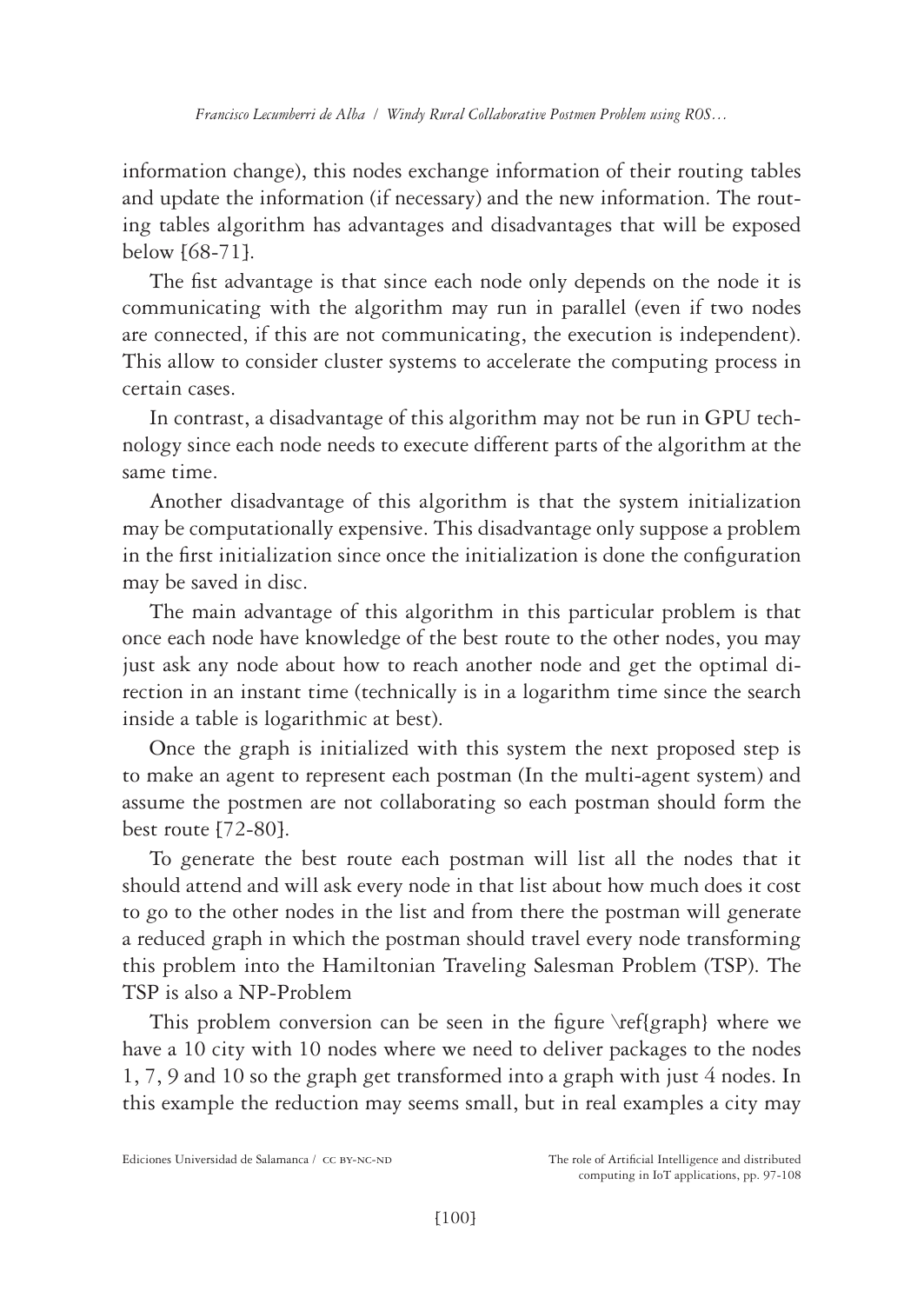have  $\sim$  5,000 nodes and a very busy postman may have  $\sim$  100 packages so the reduction is quite significant [81].



**Figure 2.** Transformation from Postman problem to Traveller problem.

The way to solve this problem is still to be analyzed since we may find a way to merge the graphs of each traveller in order to make a collaborative solution or to solve each graph in an independent way and then try to merge each path to generate a collaborative solution.

The way to implement this will be using the ROS framework. Robot Operating System (ROS) is a development framework (not an operating system despite the name) made to communicate multiple process developed to make reusable software independent of programming language. ROS currently fully supports  $C_{++}$  and python and have as a main advantage that makes the communication transparent to the network so once a development is working in a computer, migrate the multi-agent system to a cluster where the process run in different computers should be trivial. Furthermore, given the fact that the delivery task is gradually becoming a robot driven task, ROS also represents an advantage since ROS Have become the standard of development in the robotic development field.

## **References**

- 1. Akamai Technologies. Technical report, 2007. URL: [https://www.akamai.com/es/](https://www.akamai.com/es/es/) [es/.](https://www.akamai.com/es/es/) Last Access: february 2019.
- 2. Gil, A. B., De la Prieta, F., & Rodríguez, S. (2011). Automatic Learning Object Extraction and Classification in Heterogeneous Environments. In Highlights in Practical Applications of Agents and Multiagent Systems (pp. 109-116). Springer, Berlin, Heidelberg.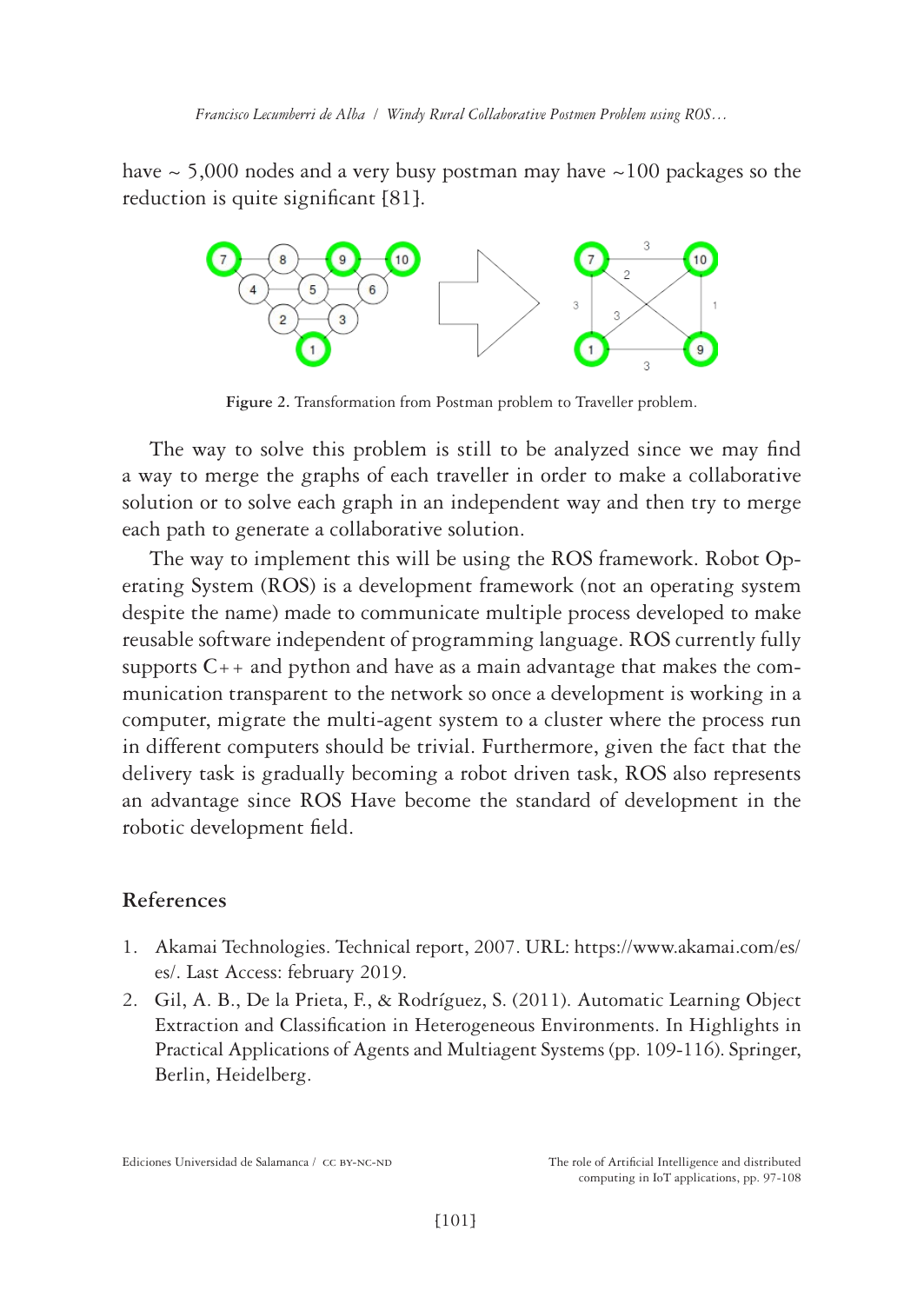- 3. Rodríguez, S., Tapia, D. I., Sanz, E., Zato, C., de la Prieta, F., & Gil, O. (2010, July). Cloud computing integrated into service-oriented multi-agent architecture. In International Conference on Information Technology for Balanced Automation Systems (pp. 251-259). Springer, Berlin, Heidelberg.
- 4. Di Mascio, T., Vittorini, P., Gennari, R., Melonio, A., De La Prieta, F., & Alrifai, M. (2012, July). The Learners' User Classes in the TERENCE Adaptive Learning System. In 2012 IEEE 12th International Conference on Advanced Learning Technologies (pp. 572-576). IEEE.
- 5. Mazuelas, S., Lorenzo, R. M., Bahillo, A., Fernández, P., Prieto, J., & Abril, E. J. (2010). Topology Assessment Provided by Weighted Barycentric Parameters in Harsh Environment Wireless Location Systems. IEEE Transactions on Signal Processing, 58(7), 3842–3857. doi:10.1109/TSP.2010.2047394
- 6. Prieto, J., Alonso, A. A., la Rosa, de, R., & Carrera, A. (2014). Adaptive Framework for Uncertainy Analysis in Electromagnetic Field Measurements. Radiation Protection Dosimetry. doi:10.1093/rpd/ncu260
- 7. Prieto, J., Bahillo, A., Mazuelas, S., Blas, J., Fernández, P., & Lorenzo, R. M. (2008). RTS/CTS mechanism with IEEE 802.11 for indoor location. Presented at the NAV08/ILA37, The Navigation Conference & Exhibition.
- 8. Prieto, J., Bahillo, A., Mazuelas, S., Fernández, P., Lorenzo, R. M., & Abril, E. J. (2012a). Self-Calibration of TOA/Distance Relationship for Wireless Localization in Harsh Environments. Presented at the 2012 IEEE International Conference on Communications (ICC 2012).
- 9. Prieto, J., Bahillo, A., Mazuelas, S., Lorenzo, R. M., Blas, J., & Fernández, P. (2009a). Adding indoor location capabilities to an IEEE 802.11 WLAN using real-time RTT measurements (pp. 113–119). IEEE Press. Retrieved from [http://](http://dl.acm.org/citation.cfm?id=1689059.1689083&coll=DL&dl=GUIDE&CFID=647274630&CFTOKEN=45917612) [dl.acm.org/citation.cfm?id=1689059.1689083&coll=DL&dl=GUIDE&CFID=](http://dl.acm.org/citation.cfm?id=1689059.1689083&coll=DL&dl=GUIDE&CFID=647274630&CFTOKEN=45917612) [647274630&CFTOKEN=45917612](http://dl.acm.org/citation.cfm?id=1689059.1689083&coll=DL&dl=GUIDE&CFID=647274630&CFTOKEN=45917612)
- 10. Bullon, Juan, et al. «Manufacturing processes in the textile industry. Expert Systems for fabrics production.» ADCAIJ: Advances in Distributed Computing and Artificial Intelligence Journal 6.4 (2017): 15-23.
- 11. Souza de Castro, Lucas Fernando, Gleifer Vaz Alves, & André Pinz Borges. «Using trust degree for agents in order to assign spots in a Smart Parking.» (2017).
- 12. Moung, Ervin. «A Comparison of the YCBCR Color Space with Gray Scale for Face Recognition for Surveillance Applications.» ADCAIJ: Advances in Distributed Computing and Artificial Intelligence Journal [Online], 6.4 (2017): 25-33.
- 13. Kethareswaran, V., & C. Sankar Ram. «An Indian Perspective on the adverse impact of Internet of Things (IoT).» ADCAIJ: Advances in Distributed Computing and Artificial Intelligence Journal 6.4 (2017): 35-40.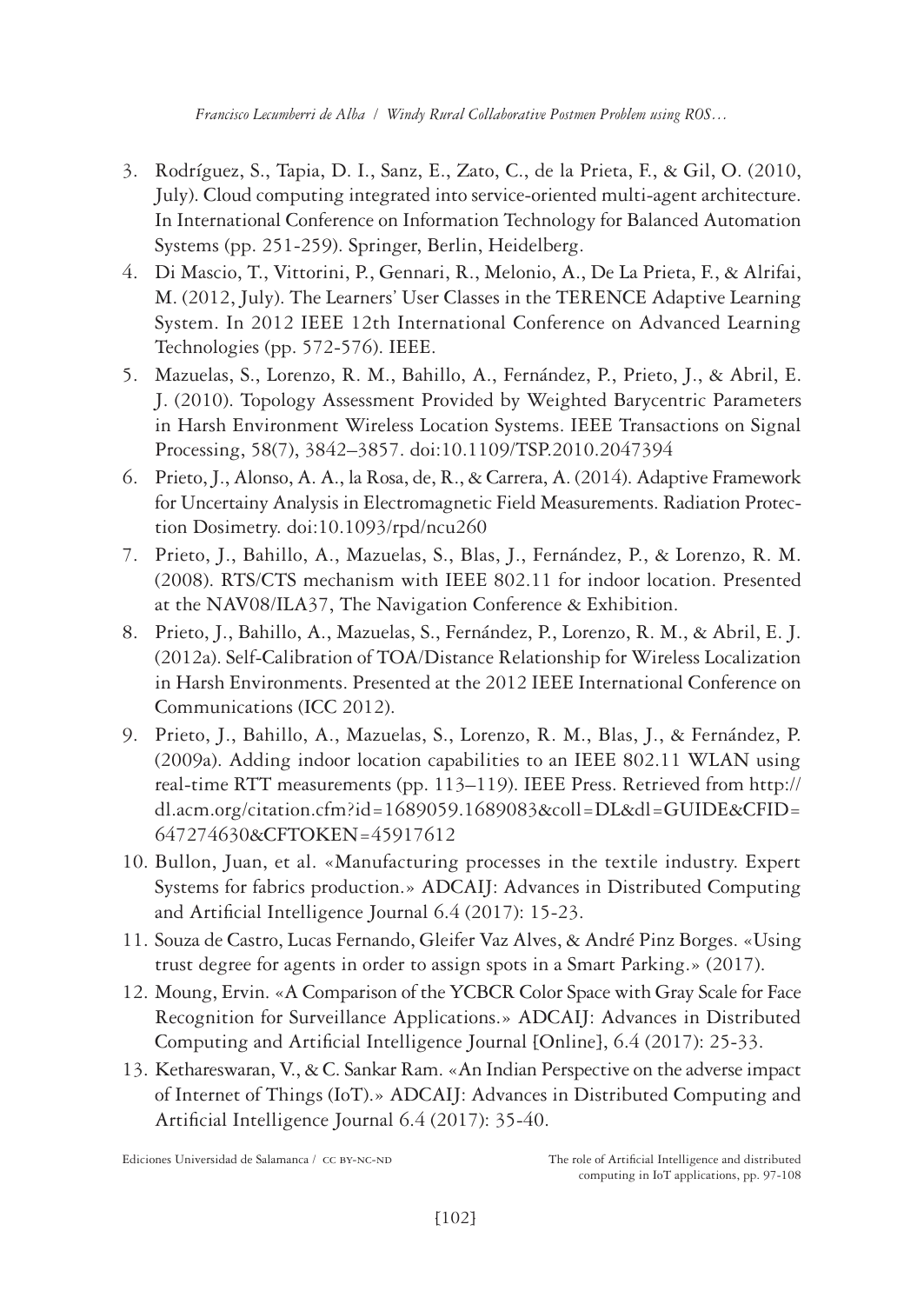- 14. Cunha, Rafhael, Cleo Billa, and Diana Adamatti. «Development of a Graphical Tool to integrate the Prometheus AEOlus methodology and Jason Platform.» ADCAIJ: Advances in Distributed Computing and Artificial Intelligence Journal 6.2 (2017): 57-70.
- 15. Farias, Giovani Parente, et al. «Predicting Plan Failure by Monitoring Action Sequences and Duration.» ADCAIJ: Advances in Distributed Computing and Artificial Intelligence Journal 6.4 (2017): 55-69.
- 16. Vera, Jefferson Stewart Espinosa. «Human rights in the ethical protection of youth in social networks-the case of Colombia and Peru.» ADCAIJ: Advances in Distributed Computing and Artificial Intelligence Journal 6.4 (2017): 71-79.
- 17. Casado-Vara, R., Martin-del Rey, A., Affes, S., Prieto, J., & Corchado, J. M. (2020). IoT network slicing on virtual layers of homogeneous data for improved algorithm operation in smart buildings. *Future Generation Computer Systems*, *102*, 965-977.
- 18. Mateen, Abdul, et al. «Secure data access control with perception reasoning.» ADCAIJ: Advances in Distributed Computing and Artificial Intelligence Journal 7.1 (2018): 13-28.
- 19. Teixeira, Eduardo Porto, Eder Goncalves, & Diana F. Adamatti. «Ulises: A Agent-Based System For Timbre Classification.» ADCAIJ: Advances in Distributed Computing and Artificial Intelligence Journal 7.1 (2018): 29-40.
- 20. Van Haare Heijmeijer, Alexis, & Gleifer Vaz Alves. «Development of a Middleware between SUMO simulation tool and JaCaMo framework.» ADCAIJ: Advances in Distributed Computing and Artificial Intelligence Journal 7.2: 5-15.
- 21. Glaeser, Stefania da Silveira, et al. «Modeling of Circadian Rhythm under influence of Pain: an approach based on Multi-agent Simulation.» ADCAIJ: Advances in Distributed Computing and Artificial Intelligence Journal 7.2 (2018): 17-25.
- 22. Garcia, R. F., Rolle, J. L. C., Castelo, J. P., & Gomez, M. R. (2014). On the monitoring task of solar thermal fluid transfer systems using NN based models and rule based techniques. Engineering Applications of Artificial Intelligence, 27, 129-136.
- 23. Ribeiro, Catarina, et al. «Customized normalization clustering meth-odology for consumers with heterogeneous characteristics.» ADCAIJ: Advances in Distributed Computing and Artificial Intelligence Journal 7.2 (2018): 53-69.
- 24. Machón-González, I., López-García, H., & Calvo-Rolle, J. L. (2010, July). A hybrid batch SOM-NG algorithm. In The 2010 international joint conference on neural networks (IJCNN) (pp. 1-5). IEEE.
- 25. Garcia, Ana Cristina Bicharra, & Adriana Santarosa Vivacqua. «ACoPla: a Multiagent Simulator to Study Individual Strategies in Dynamic Situations.» ADCAIJ: Advances in Distributed Computing and Artificial Intelligence Journal 7.2: 81-91.

Ediciones Universidad de Salamanca / CC BY-NC-ND The role of Artificial Intelligence and distributed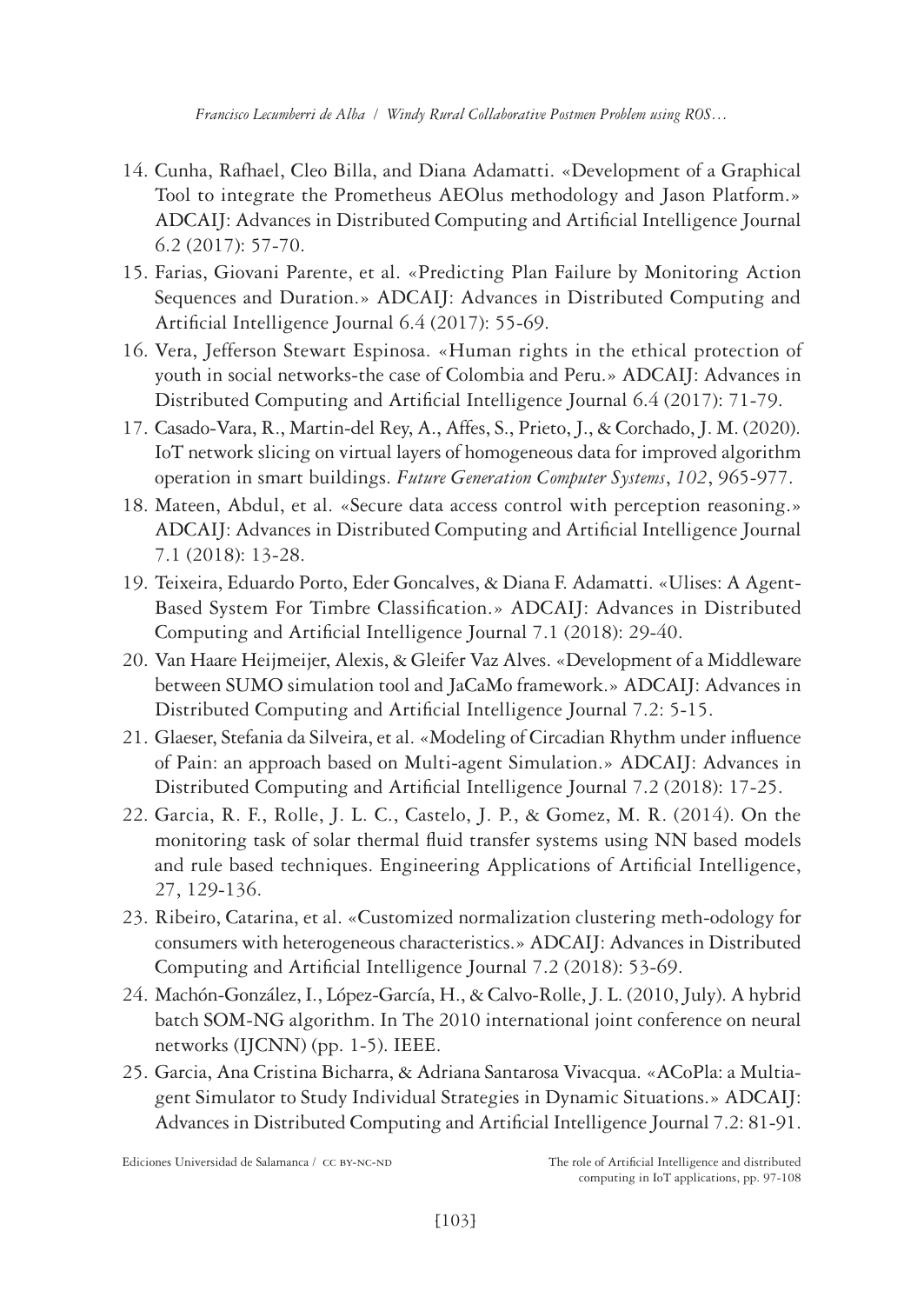- 26. Casado-Vara, R., Novais, P., Gil, A. B., Prieto, J., & Corchado, J. M. (2019). Distributed continuous-time fault estimation control for multiple devices in IoT networks. *IEEE Access*, *7*, 11972-11984.
- 27. Jörg Bremer, Sebastian Lehnhoff. (2017) Decentralized Coalition Formation with Agent-based Combinatorial Heuristics. ADCAIJ: Advances in Distributed Computing and Artificial Intelligence Journal (ISSN: 2255-2863), Salamanca, v. 6, n. 3
- 28. Rafael Cauê Cardoso, Rafael Heitor Bordini. (2017) A Multi-Agent Extension of a Hierarchical Task Network Planning Formalism. ADCAIJ: Advances in Distributed Computing and Artificial Intelligence Journal (ISSN: 2255-2863), Salamanca, v. 6, n. 2
- 29. Enyo Gonçalves, Mariela Cortés, Marcos De Oliveira, Nécio Veras, Mário Falcão, Jaelson Castro (2017). An Analysis of Software Agents, Environments and Applications School: Retrospective, Relevance, and Trends. ADCAIJ: Advances in Distributed Computing and Artificial Intelligence Journal (ISSN: 2255-2863), Salamanca, v. 6, n. 2
- 30. Eduardo Porto Teixeira, Eder M. N. Goncalves, Diana F. Adamatti (2017). Ulises: A Agent-Based System For Timbre Classification. ADCAIJ: Advances in Distributed Computing and Artificial Intelligence Journal (ISSN: 2255-2863), Salamanca, v. 6, n. 2
- 31. Lucas Fernando Souza de Castro, Gleifer Vaz Alves, André Pinz Borges (2017). Using trust degree for agents in order to assign spots in a Smart Parking. ADCAIJ: Advances in Distributed Computing and Artificial Intelligence Journal (ISSN: 2255-2863), Salamanca, v. 6, n. 2
- 32. Aversa, R., Petrescu, R. V., Akash, B., Bucinell, R., Corchado, J., Berto, F., ... & Petrescu, F. I. (2017). Kinematics and forces to a new model forging manipulator. American Journal of Applied Sciences, 14(1), 60-80.
- 33. Li, T., Sun, S., Bolić, M., & Corchado, J. M. (2016). Algorithm design for parallel implementation of the SMC-PHD filter. Signal Processing, 119, 115-127.
- 34. Corchado, J. M., Aiken, J., Corchado, E. S., & Fdez-Riverola, F. (2005). Evaluating the air–sea interactions and fluxes using an instance-based reasoning system. AI Communications, 18(4), 247-256.
- 35. Costa, Â., Novais, P., Corchado, J. M., & Neves, J. (2011). Increased performance and better patient attendance in an hospital with the use of smart agendas. Logic Journal of IGPL, 20(4), 689-698.
- 36. Rodríguez, S., De la Prieta, F., Tapia, D. I., & Corchado, J. M. (2010, June). Agents and computer vision for processing stereoscopic images. In International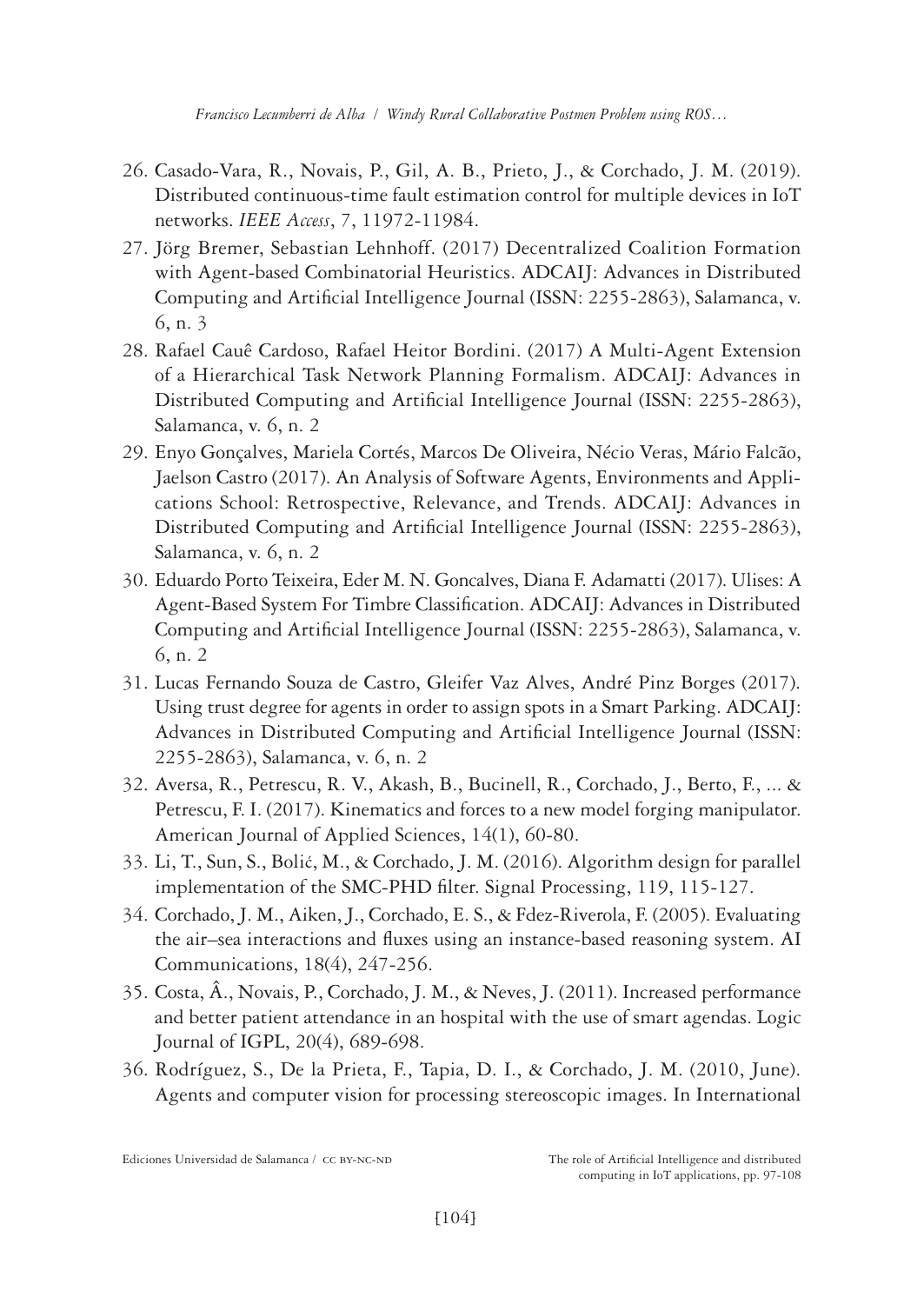Conference on Hybrid Artificial Intelligence Systems (pp. 93-100). Springer, Berlin, Heidelberg.

- 37. Corchado, J. M., Corchado, E. S., & Pellicer, M. A. (2004, September). Design of cooperative agents for mobile devices. In International Conference on Cooperative Design, Visualization and Engineering (pp. 205-212). Springer, Berlin, Heidelberg.
- 38. Corchado, J. M., Laza, R., Borrajo, L., Yañez, J. C., De Luis, A., & Gonzalez-Bedia, M. (2003, July). Agent-based web engineering. In International Conference on Web Engineering (pp. 17-25). Springer, Berlin, Heidelberg.
- 39. Fdez‐Riverola, F., & Corchado, J. M. (2003). Forecasting red tides using an hybrid neuro‐symbolic system. AI Communications, 16(4), 221-233.
- 40. González-Briones, A., Prieto, J., De La Prieta, F., Herrera-Viedma, E., & Corchado, J. (2018). Energy optimization using a case-based reasoning strategy. Sensors, 18(3), 865.
- 41. Díaz, F., Fdez-Riverola, F., Glez-Peña, D., & Corchado, J. M. (2006, September). Using fuzzy patterns for gene selection and data reduction on microarray data. In International Conference on Intelligent Data Engineering and Automated Learning (pp. 1087-1094). Springer, Berlin, Heidelberg.
- 42. Koetsier, J., Corchado, E., MacDonald, D., Corchado, J., & Fyfe, C. (2004, June). Kernel maximum likelihood hebbian learning. In International Conference on Computational Science (pp. 650-653). Springer, Berlin, Heidelberg.
- 43. Pavón, J., & Corchado, J. (2004). Agents for the web. International journal of Web engineering and technology, 1(4), 393-396.
- 44. Fdez-Riverola, F., Díaz, F., Borrajo, M. L., Yáñez, J. C., & Corchado, J. M. (2005, August). Improving gene selection in microarray data analysis using fuzzy patterns inside a cbr system. In International Conference on Case-Based Reasoning (pp. 191-205). Springer, Berlin, Heidelberg.
- 45. Fernández-Riverola, F., & Corchado, J. M. (2003, November). Employing tsk fuzzy models to automate the revision stage of a cbr system. In Conference on Technology Transfer (pp. 302-311). Springer, Berlin, Heidelberg.
- 46. Corchado, J. M., & Aiken, J. (1998). Expert system for modelling water masses. In WORKSHOP ON DATA MINING. GLASGOW, SCOTLAND.
- 47. Corchado, J. M., & Aiken, J. (1998). Neuro-symbolic reasoning for real time oceanographic problems. In CONFERENCE ON DATA MINING. IEE, SAVOY PLACE, LONDON.
- 48. Corchado, J. M. (1998). Models for integrating artificial intelligence approaches. DOCTORAL CONSORTIUM ON KNOWLEDGE DISCOVERY AND DATA MINING. PAISLEY, UK.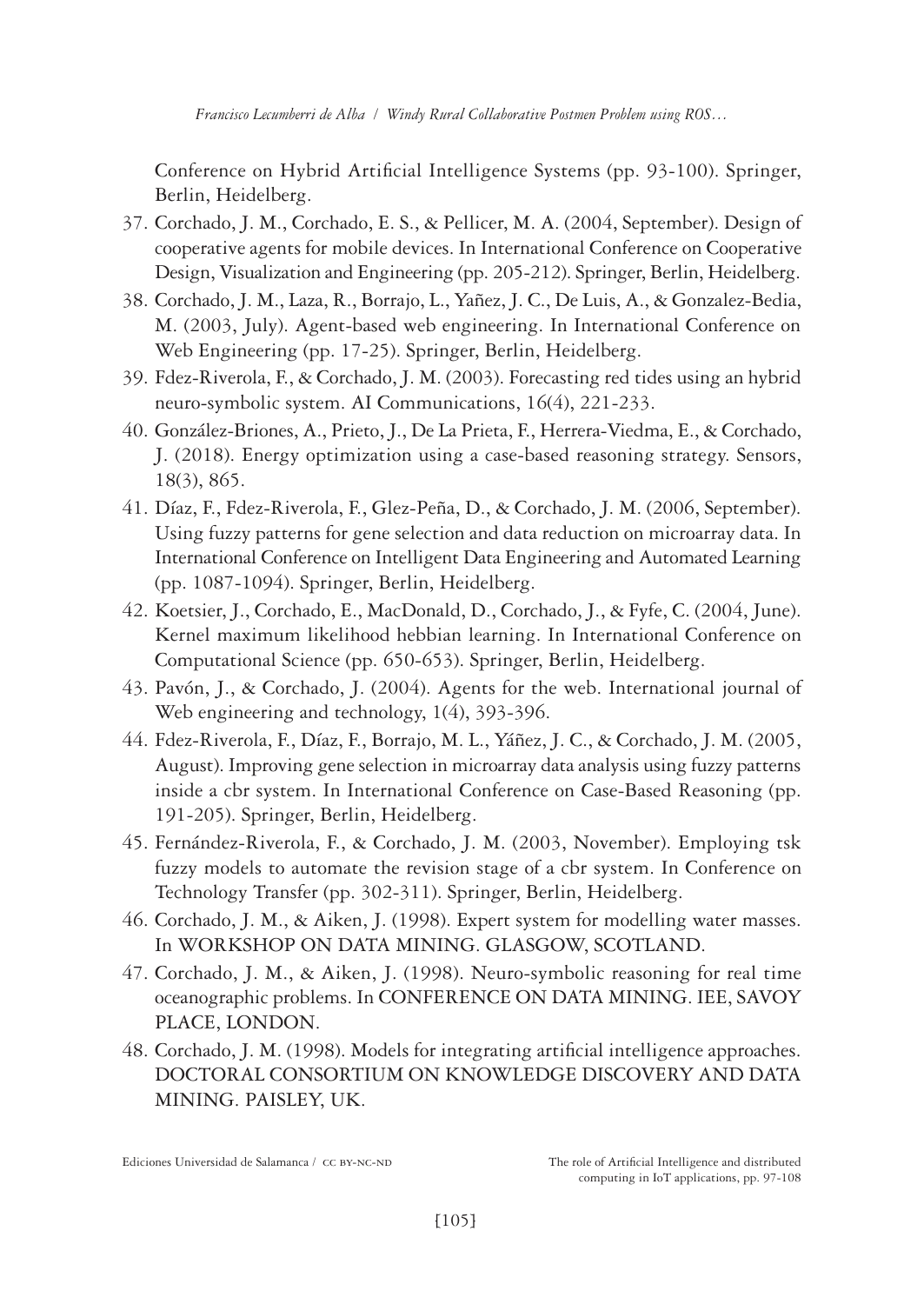- 49. Borrajo, M. L., Corchado, J. M., Yáñez, J. C., Fdez-Riverola, F., & Díaz, F. (2005, August). Autonomous internal control system for small to medium firms. In International Conference on Case-Based Reasoning (pp. 106-121). Springer, Berlin, Heidelberg.
- 50. Fdez-Riverola, F., Díaz, F., & Corchado, J. M. (2004, November). Applying rough sets reduction techniques to the construction of a fuzzy rule base for case based reasoning. In Ibero-American Conference on Artificial Intelligence (pp. 83-92). Springer, Berlin, Heidelberg.
- 51. Corchado, J., & Lees, B. (1998). Case based reasoning opportunities and technologies. In CONFERENCE ON KNOWLEDGE DISCOVERY. IEE, SAVOY PLACE, LONDON.
- 52. Corchado, J., & Lees, B. (1998). Artificial neural networks in pattern recognition: multicollinearity and heterocedasticity. In COLLOQUIUM ON KNOWLEDGE DISCOVERY. LONDON, UK.
- 53. Corchado, J., & Lees, B. (1998). An overview of intelligent frameworks. In COLLOQUIUM ON INTELLIGENT SYSTEMS. IEE, LONDON, UK.
- 54. Corchado, J. M., & Lees, B. (1998). Probis: Modelling intelligence with hybrid systems. In WORKSHOP ON DATA MINING. University of GLASGOW, SCOTLAND, UK.
- 55. Corchado, J. (1998). Real time forecast with intelligent systems. In CONFERENCE ON KNOWLEDGE DISCOVERY. IEE, SAVOY PLACE, LONDON.
- 56. Corchado, J. M. (1997). Bdi multiagent hybrid architecture for project management. In IEEE COLLOQUIUM ON KNOWLEDGE DISCOVERY AND DATA MINING. LONDON ENGLAND.
- 57. Corchado, J. M. (1997). System for decision making: a practical case. In CONFE-RENCE ON KNOWLEDGE DISCOVERY AND DATA MINING. IEE, LONDON, UK.
- 58. Corchado, J. (1995). Cbr systems, an overview. In INTERNATIONAL CONFE-RENCE ON INTELLIGENT SYSTEMS. LONDON, ENGLAND, UK.
- 59. Li, T., Sun, S., Corchado, J. M., & Siyau, M. F. (2014, July). A particle dyeing approach for track continuity for the SMC-PHD filter. In 17th International Conference on Information Fusion (FUSION) (pp. 1-8). IEEE.
- 60. Corchado, E. S., Corchado, J. M., Sáiz, L., & Lara, A. (2004, July). A beta-cooperative cbr system for constructing a business management model. In Industrial Conference on Data Mining (pp. 42-49). Springer, Berlin, Heidelberg.
- 61. Corchado, J. M., & Lees, B. (1998). Integration ai models. In WORKSHOP ON KNOWLEDGE DISCOVERY AND DATA MINING. PML-NERC, PLYMOUTHLONDON, UK.

Ediciones Universidad de Salamanca / CC BY-NC-ND The role of Artificial Intelligence and distributed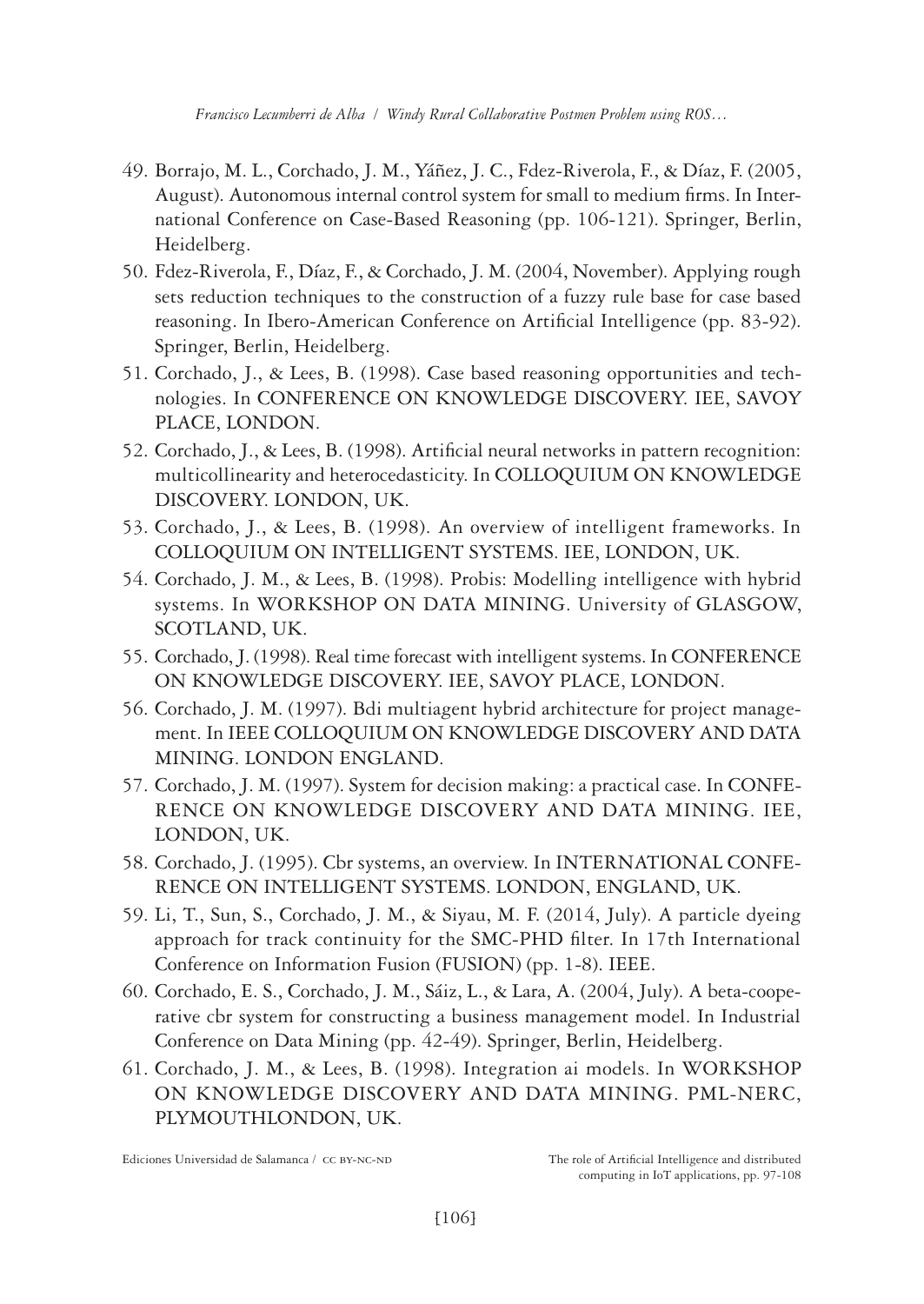- 62. Corchado, J. M., & Lees, B. (1998). Cognitive models for integrating artificial intelligence approaches. In AII WORKSHOP ON KNOWLEDGE DISCOVERY. GLASGOW, UK.
- 63. Corchado, J. M. (1997). Real time forecast with intelligent systems: Cbrs and anns. In WORKSHOP ON ARTIFICIAL NEURAL NETWORKS. ABERDEEN (pp. 1-3).
- 64. Casado-Vara, R., Prieto, J., De la Prieta, F., & Corchado, J. M. (2018). How blockchain improves the supply chain: Case study alimentary supply chain. Procedia computer science, 134, 393-398.
- 65. Corchado, J. M. (1996). Case-base reasoning recommendation system. In IEEE COLLOQUIUM ON KNOWLEDGE DISCOVERY. LONDON, UK.
- 66. Corchado, J. M. (1995). Neuro-symbolic reasoning-a solution for complex problemas. In INTERNATIONAL CONFERENCE ON INTELLIGENT SYSTEMS. LONDON, UK.
- 67. Corchado, J. M. (1995). Multi agent tools: a case study. In IEEE COLLOQUIUM ON KNOWLEDGE DISCOVERY. LONDON ENGLAND, UK.
- 68. Casado‐Vara, R., Prieto‐Castrillo, F., & Corchado, J. M. (2018). A game theory approach for cooperative control to improve data quality and false data detection in WSN. International Journal of Robust and Nonlinear Control, 28(16), 5087- 5102.
- 69. Corchado, J. M., & Lees, B. (2001). Adaptation of cases for case based forecasting with neural network support. In Soft computing in case based reasoning (pp. 293-319). Springer, London.
- 70. Rodriguez, J. M. C. (2000). Neuro-symbolic model for real-time forecasting problems (Doctoral dissertation, University of Paisley).
- 71. Casado-Vara, R., Chamoso, P., De la Prieta, F., Prieto, J., & Corchado, J. M. (2019). Non-linear adaptive closed-loop control system for improved efficiency in IoT-blockchain management. Information Fusion, 49, 227-239.
- 72. Li, T., Sun, S., Corchado, J. M., & Siyau, M. F. (2014, July). Random finite setbased Bayesian filters using magnitude-adaptive target birth intensity. In 17th International Conference on Information Fusion (FUSION) (pp. 1-8). IEEE.
- 73. Rodríguez, S., Gil, O., De La Prieta, F., Zato, C., Corchado, J. M., Vega, P., & Francisco, M. (2010, May). People detection and stereoscopic analysis using MAS. In 2010 IEEE 14th International Conference on Intelligent Engineering Systems (pp. 159-164). IEEE.
- 74. Guillén, J. H., del Rey, A. M., & Casado-Vara, R. (2019). Security Countermeasures of a SCIRAS Model for Advanced Malware Propagation. IEEE Access, 7, 135472-135478.